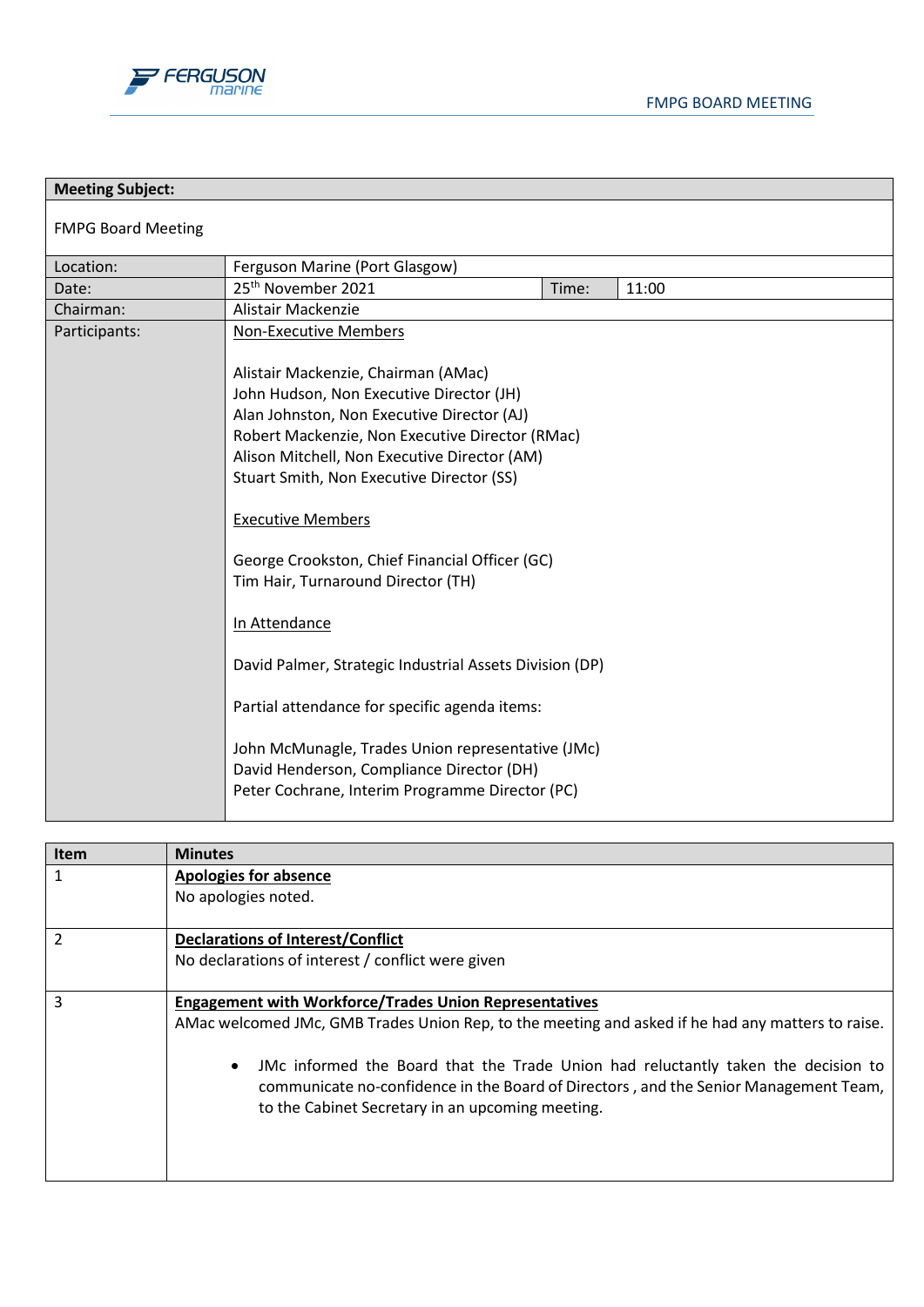

|   | The basis for their dissatisfaction and that intimation was related to a) their view of a lack of<br>progress/improvement being made in the business, b) the competence of some of the Senior<br>Management Team, c) that they were dissatisfied with the recent suspension of three<br>employees and the investigation process, and d) that their members and FMPG own staff were<br>being left short of work to do whilst resource had been brought in from overseas through<br>agencies. |
|---|---------------------------------------------------------------------------------------------------------------------------------------------------------------------------------------------------------------------------------------------------------------------------------------------------------------------------------------------------------------------------------------------------------------------------------------------------------------------------------------------|
|   | TH responded to the resource issue and the allocation of work, and expressed that he<br>did not believe that to be the case, and asked for specific examples to be provided.                                                                                                                                                                                                                                                                                                                |
|   | AMac expressed disappointment that the Trade Union had felt the need to<br>communicate their points to the Cabinet Secretary without having engaged with the Board or<br>Senior Management team first.                                                                                                                                                                                                                                                                                      |
|   | In respect of the employee suspensions, AMac noted surprise as to why the Trade<br>Union would be unhappy with the Management Team taking action on alleged issues of Health<br>& Safety, and seeking to have them investigated fully and properly.                                                                                                                                                                                                                                         |
|   | AMac thanked JMc for his input and JMc left the meeting.                                                                                                                                                                                                                                                                                                                                                                                                                                    |
| 4 | <b>Health, Safety, Environment &amp; Security</b>                                                                                                                                                                                                                                                                                                                                                                                                                                           |
|   | DH joined the meeting to provide an update on progress on Health and Safety.                                                                                                                                                                                                                                                                                                                                                                                                                |
|   | In addition to the general update, there was also discussion on the alleged Health & Safety breaches<br>relating to the employee suspensions referred to by the Trade Union rep. This included some visual<br>overview of the operations concerned.                                                                                                                                                                                                                                         |
|   | GC left the meeting before and whilst this subject matter was discussed.                                                                                                                                                                                                                                                                                                                                                                                                                    |
|   | MA noted that an investigation was being carried out in respect of a poorly executed lift<br>$\bullet$<br>operation from the previous Monday.                                                                                                                                                                                                                                                                                                                                               |
|   | Head of HSE - recruitment progressing, and new start expected at beginning of January.                                                                                                                                                                                                                                                                                                                                                                                                      |
| 5 | <b>Turnaround Director's Report</b>                                                                                                                                                                                                                                                                                                                                                                                                                                                         |
|   |                                                                                                                                                                                                                                                                                                                                                                                                                                                                                             |
|   | TH confirmed that there was no material change since issuing the pre read.                                                                                                                                                                                                                                                                                                                                                                                                                  |
|   | <b>Commercial Proposals</b>                                                                                                                                                                                                                                                                                                                                                                                                                                                                 |
|   | TH provided additional verbal update to the Board on a commercial opportunity which remains of<br>interest for FMPG.                                                                                                                                                                                                                                                                                                                                                                        |
|   | From the discussions that followed, a number of actions were raised with reviews to be undertaken on<br>the following areas :-<br>a. Design Integrity.<br>b. Estimate Norms.                                                                                                                                                                                                                                                                                                                |
|   | c. Risk Profile for build and programme.                                                                                                                                                                                                                                                                                                                                                                                                                                                    |